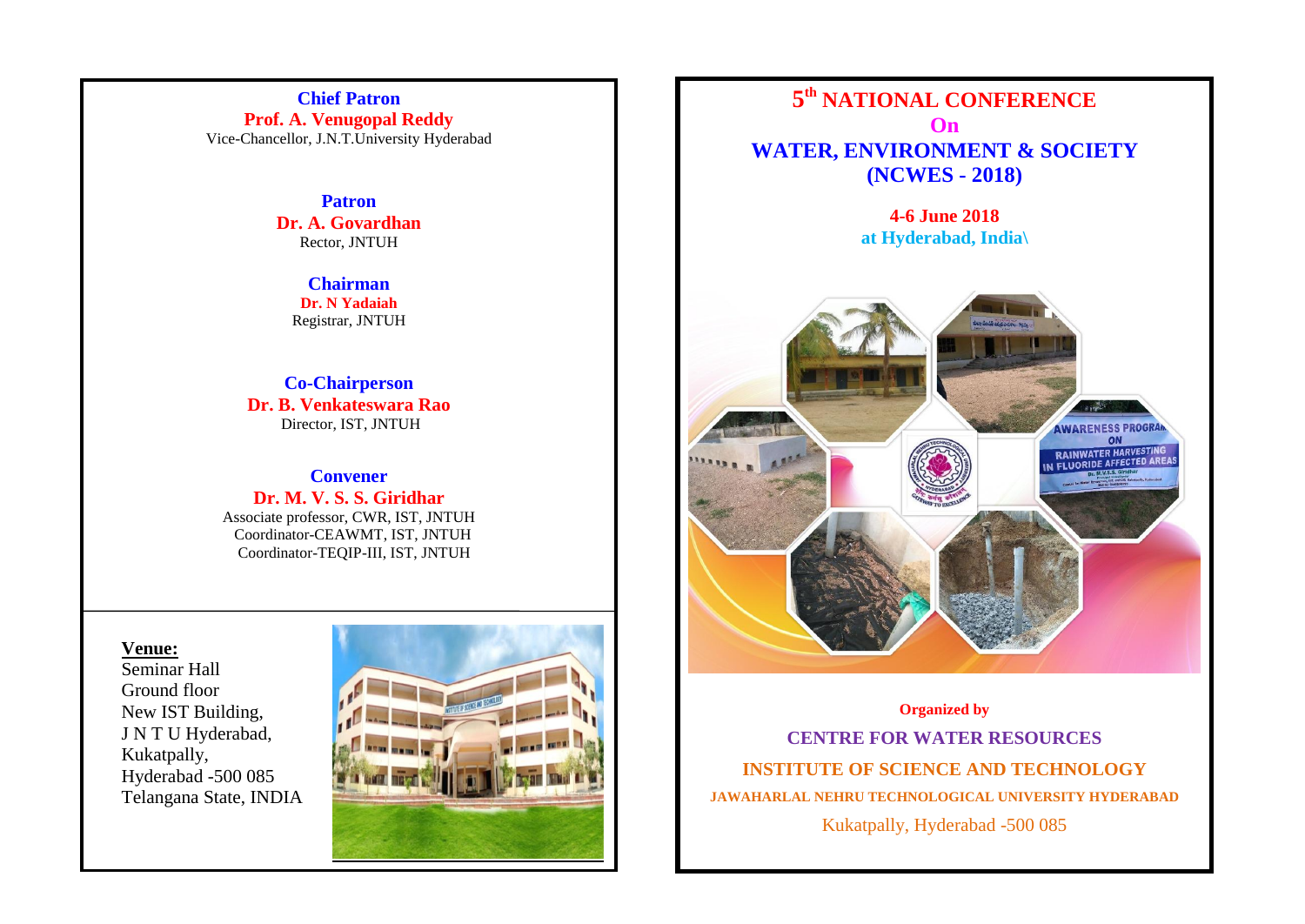**About JNTUH, Hyderabad** Jawaharlal Nehru Technological University (JNTU) was established in the year 1972 by the Government of Andhra Pradesh, India, with the primary objective of imparting high quality technical education and promoting applied research and consultancy. JNTU is one of the premier organizations in the country offering technological education. The university was divided into four universities in the year 2008 and now it is renamed as JNTUH at Kukatpally, Hyderabad. Apart from its four prestigious colleges at Hyderabad, Jagityal, Manthini and Sultanpur and more than 400 Engineering colleges are affiliated to J N T U Hyderabad.

**About Centre For Water Resources** The Centre for Water Resources (CWR), a constituent unit of IST, JNTU Hyderabad was established in the year 1984 by the University, and celebrated its silver jubilee during the academic year 2009-2010. It is the first of its kind in the Deccan Plateau of India to cater to the dire needs of manpower development in the problematic and thrust areas of water resources and their management. Since then, the Centre has completed several prestigious National and International research projects besides conducting a number of short- term courses, National and International conferences and consultancy assignments. In addition, the Centre is offering Master's and Doctoral Programmes in the field of Water and Environment. At present, the centre is funded by World Bank under TEQIP-II programme by Government of India. The centre is also recognized by Central Public Health and Environmental Engineering Organization, New Delhi.

**Rain Water Harvesting System at JNTUH** In its efforts towards sustainability, Centre for Water Resources of IST, JNTU Hyderabad has established a robust Rainwater Harvesting Systems in the campus. So far the Institute could establish a capability to harvest around 10 crore liters of rainwater every year. Dr.M.V.S.S.Giridhar championed the cause of Water Conservation and Awareness as Principal Investigator of Rainwater harvesting initiative in JNTUH. He has organized various Workshops, Conferences & Awareness programs across wide spectrum of stakeholders and has successfully completed numerous research works in the area of water resources. The present conference is also a step forward in nuturing research ideas in field of water resources and promoting its prominence in present society.

**Scientific & Advisory Committee Dr. C. Suvarna**  Member Secretary,T.State Bio-Diversity board **Dr. A.D. Rao** Regional Director (Retd) CGWB **Dr. G.K. Viswanadh** Prof., of CE & OSD to VC, JNTUH, Hyd **Dr. K. Ramamohan Reddy** Prof., CWR, JNTUH, Hyderabad **Dr. C. Sarala** Prof.,& Head CWR & CSIT, IST JNTUH, Hyderabad **Dr .S. Mohan** Prof., IIT, Chennai **Dr. K.N.Tiwari** Prof., IIT, Kharagpur **Dr. Arup Kumar Sarma** Prof., IIT, Guwahati **Dr. D. Nagesh Kumar** Prof., IISc, Bangalore **Dr. V. Jothiprakash** Prof., IIT, Mumbai **Dr. K.V. Jaya Kumar** Prof., NIT, Warangal **Dr. N.V. Umamahesh** Prof., NIT, Warangal **Dr. A. T. Jayaseelan** NRSC, Hyderabad **Dr. G.N. Pradeep Kumar** Prof., SVU, Tirupathi **Dr. M. Prabhakar** Senior Scientist, CRIDA, Hyd **Dr. K. Srinivas Raju** Prof., BITS, Hyderabad **Dr. A. Vasan** Prof., BITS, Hyderabad **Dr. G. Abbaiah** Prof., JNTUK, Kakinada **Dr. Pamposh Kumar** Scientist-E, DST, New Delhi **Dr. Pranab J Patar** Consultanat to EII, New Delhi **Dr. Raghu Saxena** Country Director, Earthwatch, India **Dr. Pradeep Mehta** R & P Manager, Earthwatch Institute, India **Dr. W.G. Prasanna kumar** Director, NCRI, Hyd **Dr. K .V. Subba Rao** M.D, Pediatrician, Hyd **Dr .Vidya Sagar** M.D, General Surgeon, Hyd

**Technical Committee Dr. P.N. Rao** Regional Director CGWB **Dr. M. Gopal Naik** Prof., OUCE, Hyderabad **Dr. M. Anjaneya Prasad** Prof., OUCE, Hyderabad **Dr. M. Viswanadham** Prof., Dept of CE, JNTUCEH, JNTUH **Dr. S. Srinivasulu**  Prof., Dept of CE, JNTUCEH, JNTUH **Prof. K. Mukkanti** UGCBSR Faculty Fellow, CEN, IST **Dr. K.B.V.N. Phanindra** Asst. Prof., IIT, Hyderabad **Dr. T. Shashidhar** Asst. Prof., IIT, Hyderabad **Dr.Riddhi Singh** Asst. Prof., IIT, Hyderabad **Dr. Basudev Biswal**  Asst. Prof., IIT, Hyderabad **Dr. Shaik Rehana** Asst. Prof., IIIT, Hyderabad

#### **Organizing Committee**

**Dr. M. Anji Reddy** Prof., CEN, IST, R&D Director, JNTUH, Hyd **Dr. Ch. Sashikala** Prof., Dept. of CEN, IST, JNTUH, Hyd. **Dr. V. Himabindu**  Assoc.Prof. & Head CEN, IST, JNTUH, Hyd **Dr. A.Jaya Shree** Prof & Head CCST, IST, JNTUH, Hyd **Dr. T. Vijaya Lakshmi** Asst.Prof, CEN, IST, JNTUH, Hyd **Dr. Shoba Rani** Asst.Prof., & Head, CPS, IST, JNTUH, Hyd **Dr. A. Uma** Asst. Prof., & Head, CBT, IST, JNTUH, Hyd **Mr. J. Venkatesh** Assoc. Prof CSIT, IST, JNTUH, Hyd **Dr. K. Venkateswar Rao**  Prof & Head CNST, IST, JNTUH, Hyd **Dr. Ch. Shilpa Chakra** Asst. Prof CNST, IST, JNTUH, Hyd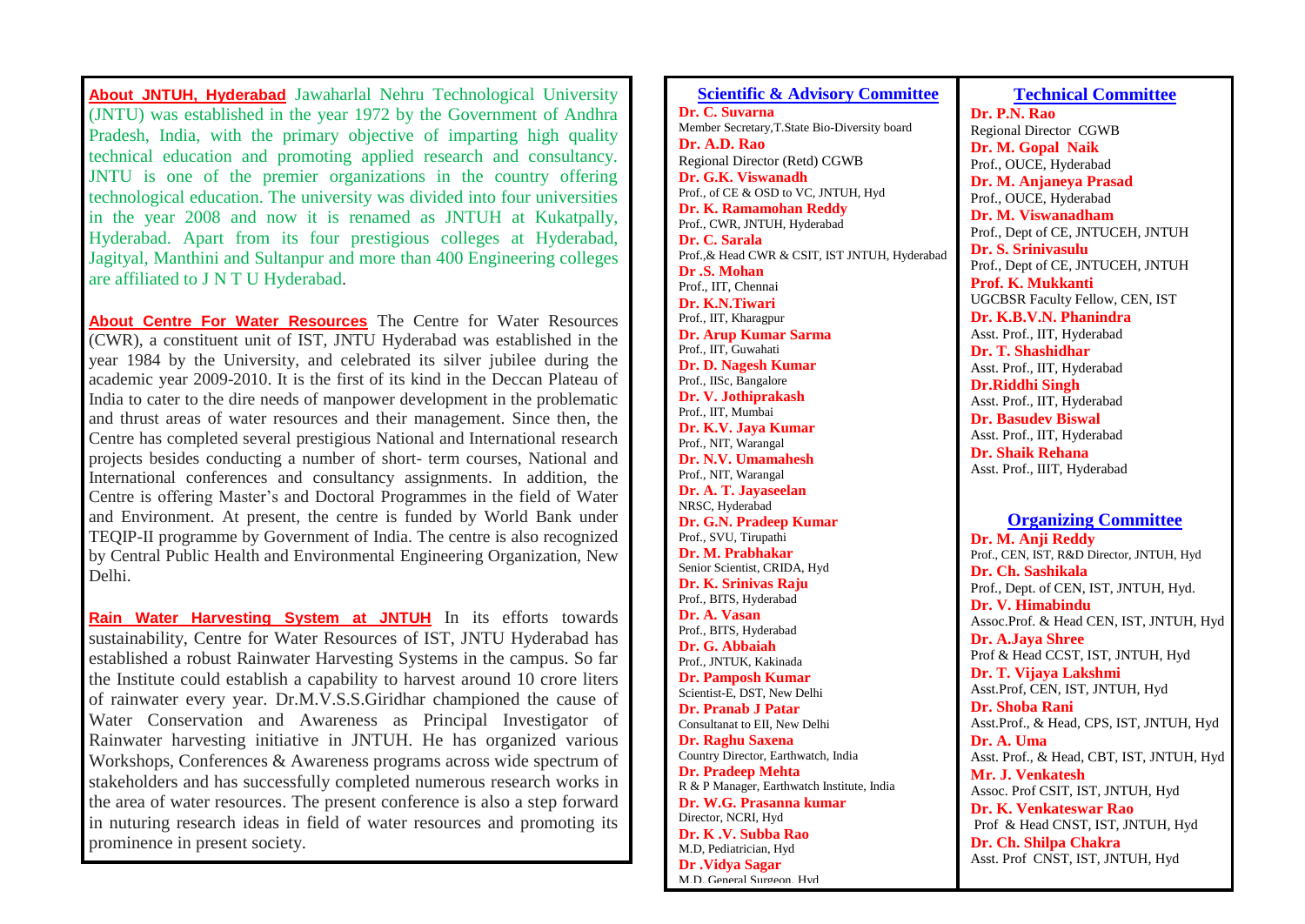| <b>Registration</b><br><b>Registration fee particulars for conference</b> |                                    |                                                              |  |
|---------------------------------------------------------------------------|------------------------------------|--------------------------------------------------------------|--|
| Category                                                                  | Paid before 1st<br><b>May 2018</b> | Paid after 1 <sup>st</sup> May 2018<br>and spot registration |  |
| Academicians and<br>research scholars                                     | Rs 2000/-                          | Rs 2500/-                                                    |  |
| Participants from<br>Industries/Organizations                             | Rs 2500/-                          | Rs 3000/-                                                    |  |
| <b>UG/PG</b> Students                                                     | Rs 1000/-                          | Rs 1500/-                                                    |  |

**Sponsorship** Governmental organizations, NGOs, Public and Private Institutions can sponsor this national event at the following rates:

| Patron (Eligible for 4 free delegates)      | Rs. $75,000/4$ and above  |
|---------------------------------------------|---------------------------|
| Sponsor (Eligible for 2 free delegates)     | Rs. $50,000/$ - and above |
| Co-Sponsor (Eligible for one free delegate) | Rs. $25,000/4$ and above  |

**Mode of payment:** Registration fee should be paid in favour of *Organizing Secretary NCWES,* by demand draft payable at Hyderabad on all national / scheduled banks.

**Note:**

- It is advised to do advance registration for the conference to avoid last minute hassle.
- Registration fee covers a copy of proceedings, admission to all oral and poster presentations, exhibits, conference lunches, receptions and refreshment breaks.
- Accommodation will be provided in the University campus guest house/hotels for outstation participants on payment basis.
- No TA and DA will be provided for the participants for attending conference.

#### **Objectives:**

- To ensure the sustainable utilization of our country's natural resources with a concern and sensitivity for the resource dependency of the most economically deprived.
- To ensure that environment education and conservation awareness reaches every individual in the community.
- To share the experience of the academicians, scientists, engineers, NGOs, policy and decision makers throughout the nation in the field of water and environment.

# **Themes of the conference**

- Effect of Climate change on Water, Environment and its consequences
- Groundwater Exploration and Exploitation
- Advanced Irrigation management practices for agri. productivity
- Hydrologic Parameter Estimation and Modeling
- Hydropower Development & Environmental Issues
- Integrated Water Resources Management
- Environmental Impact Assessment
- Rainwater Harvesting, use and recharge
- Ground Water and its Management & Modeling
- Rehabilitation and Resettlement Problems
- Reservoir Sedimentation and Catchment Treatment
- Soil & Water Conservation Technologies for management
- Environmental risk assessment and mitigation
- Environmental modeling, simulation and optimization
- Computational methods in watershed hydrology
- Coastal water pollution and environmental management
- Cloud Seeding and its impact on environment
- Environmental Sanitation
- Environmental changes on agriculture productivity
- Participatory Irrigation Management
- Remote Sensing and GIS Applications in Water and Environmental Technologies
- Water Logging, Salinization and Conjunctive use
- Legislations in water and environmental sector
- Ecosystem degradation
- Atmospheric changes
- SDSS in integrated Water Resource Management (WRM)